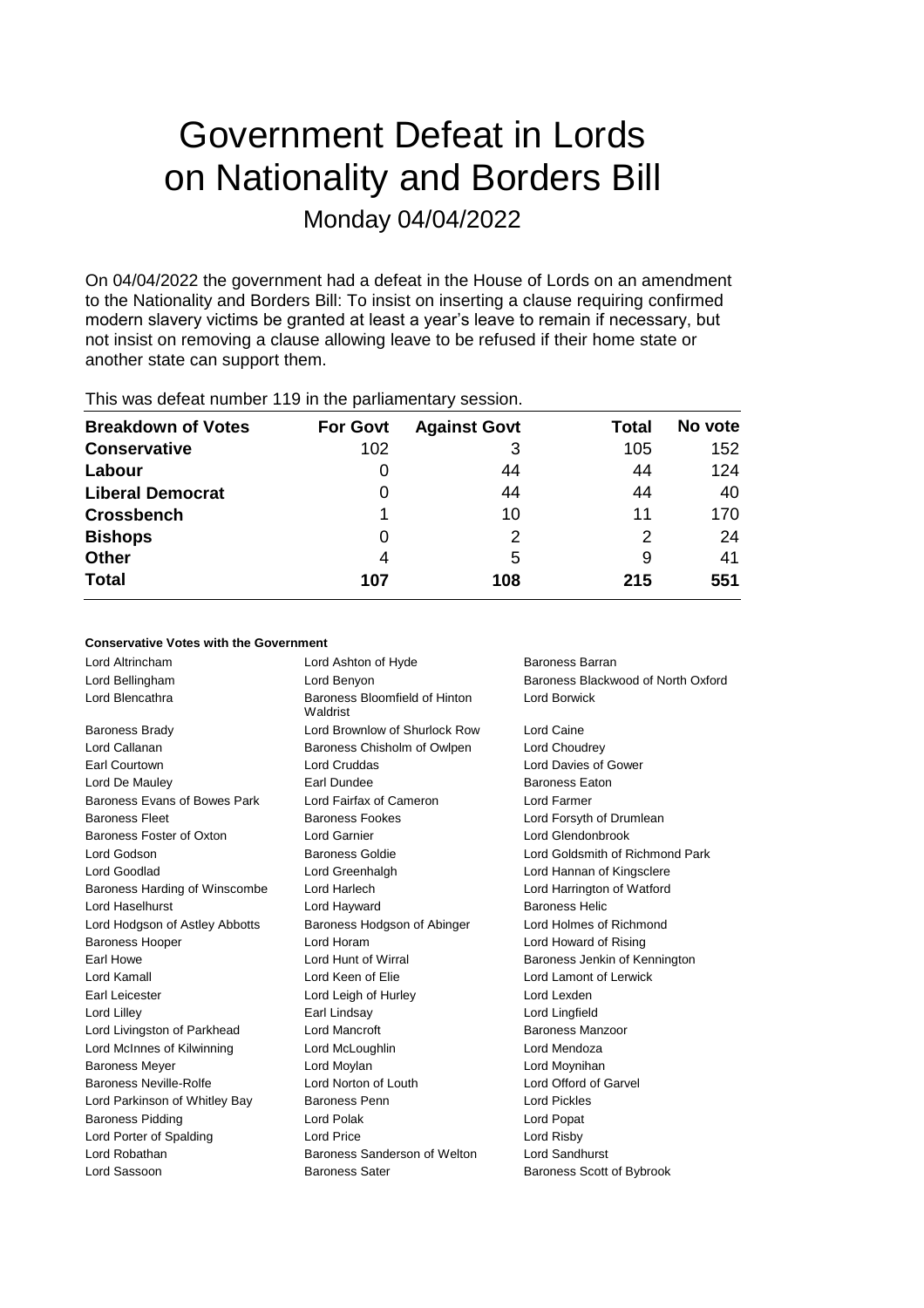Lord Stewart of Dirleton **Baroness Stowell of Beeston** Lord Taylor of Holbeach Viscount Trenchard **Lord Udny-Lister** Baroness Vere of Norbiton Lord Wei **Lord Wharton of Yarm** Baroness Williams of Trafford Baroness Williams of Trafford

Lord Sherbourne of Didsbury Lord Smith of Hindhead Baroness Stedman-Scott Lord Wolfson of Tredegar Lord Young of Cookham Viscount Younger of Leckie

# **Conservative Votes against the Government** Lord Cormack Lord McColl of Dulwich Lord Shinkwin

# **Labour Votes with the Government**

# **Labour Votes against the Government**

| Labour votes against the Government |                                      |                                 |
|-------------------------------------|--------------------------------------|---------------------------------|
| Baroness Blake of Leeds             | Baroness Blower                      | Lord Bradley                    |
| Lord Browne of Ladyton              | Lord Campbell-Savours                | Baroness Chakrabarti            |
| Viscount Chandos                    | Lord Coaker                          | Lord Collins of Highbury        |
| <b>Baroness Corston</b>             | Lord Davies of Brixton               | <b>Baroness Donaghy</b>         |
| Lord Dubs                           | <b>Baroness Golding</b>              | Lord Grantchester               |
| Lord Hacking                        | Lord Hain                            | Lord Harris of Haringey         |
| Baroness Hayman of Ullock           | Baroness Hayter of Kentish Town      | Baroness Healy of Primrose Hill |
| Lord Howarth of Newport             | Lord Hunt of Kings Heath             | Lord Jones                      |
| Lord Kennedy of Southwark           | <b>Baroness Lister of Burtersett</b> | Lord McAvoy                     |
| <b>Baroness Merron</b>              | Lord Murphy of Torfaen               | Baroness Osamor                 |
| <b>Baroness Rebuck</b>              | Baroness Ritchie of Downpatrick      | Lord Robertson of Port Ellen    |
| Lord Rosser                         | <b>Baroness Sherlock</b>             | Baroness Smith of Basildon      |
| Viscount Stansgate                  | Lord Touhig                          | Lord Triesman                   |
| Lord Tunnicliffe                    | Lord Watson of Invergowrie           | Lord Watts                      |
| <b>Baroness Wilcox of Newport</b>   | Baroness Young of Old Scone          |                                 |
|                                     |                                      |                                 |

# **Liberal Democrat Votes with the Government**

| Liberal Democrat Votes against the Government |                                     |                               |
|-----------------------------------------------|-------------------------------------|-------------------------------|
| Lord Allan of Hallam                          | Baroness Barker                     | <b>Baroness Brinton</b>       |
| Lord Bruce of Bennachie                       | Baroness Burt of Solihull           | Lord Campbell of Pittenweem   |
| Lord Clement-Jones                            | Lord Dholakia                       | Lord Foster of Bath           |
| Lord Fox                                      | Baroness Garden of Frognal          | Lord German                   |
| <b>Baroness Grender</b>                       | Baroness Hamwee                     | Baroness Harris of Richmond   |
| <b>Baroness Humphreys</b>                     | Baroness Hussein-Ece                | <b>Baroness Jolly</b>         |
| Lord Jones of Cheltenham                      | Baroness Kramer                     | <b>Baroness Ludford</b>       |
| Lord McNally                                  | Baroness Miller of Chilthorne Domer | Lord Newby                    |
| <b>Baroness Northover</b>                     | <b>Lord Oates</b>                   | Lord Paddick                  |
| <b>Baroness Parminter</b>                     | Baroness Pinnock                    | Lord Purvis of Tweed          |
| Lord Redesdale                                | Lord Rennard                        | Lord Scriven                  |
| Baroness Sheehan                              | Lord Shipley                        | Lord Stoneham of Droxford     |
| Lord Storey                                   | Lord Strasburger                    | Lord Stunell                  |
| <b>Baroness Suttie</b>                        | Lord Thomas of Gresford             | Baroness Thomas of Winchester |
| Baroness Tyler of Enfield                     | <b>Baroness Walmsley</b>            |                               |

# **Crossbench Votes with the Government** Earl Kinnoull

# **Crossbench Votes against the Government**

Baroness Wheatcroft

Baroness Butler-Sloss **Lord Cromwell** Baroness D'Souza

# **Bishop Votes with the Government**

# **Bishop Votes against the Government**

Bishop of Bristol Bishop of Durham

Lord Alton of Liverpool Viscount Brookeborough Lord Brown of Eaton-under-Heywood Lord Hylton Lord Kerr of Kinlochard Baroness Masham of Ilton